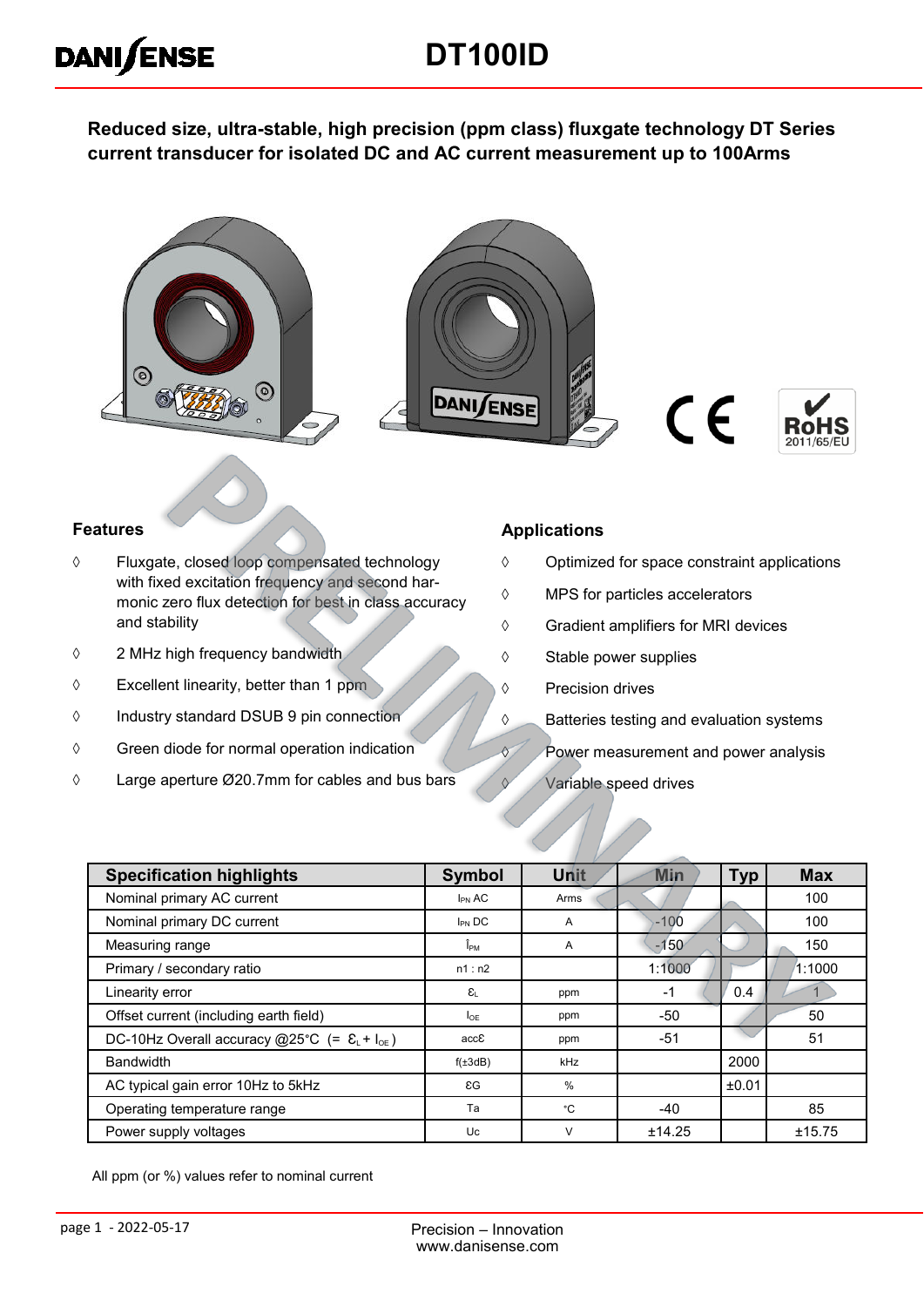

# **DT100ID**

#### **Electrical specifications at Ta=23°C, supply voltage = ± 15V unless otherwise stated**

| <b>Parameter</b>                    |                                           | <b>Symbol</b>               | <b>Unit</b>           | Min               | Typ.                  | <b>Max</b>   | <b>Comment</b>                                                  |
|-------------------------------------|-------------------------------------------|-----------------------------|-----------------------|-------------------|-----------------------|--------------|-----------------------------------------------------------------|
| Nominal primary AC current          |                                           | $I_{PN}$ AC                 | Arms                  |                   |                       | 100          | Refer to fig. 1 & 2 for derating                                |
| Nominal primary DC current          |                                           | $I_{PN}$ DC                 | Α                     | $-100$            |                       | 100          | Refer to fig. 1 for derating                                    |
| Measuring range                     |                                           | $I_{PM}$                    | Α                     | $-150$            |                       | 150          | Refer to fig. 1 & 2 for derating                                |
| Overload capacity                   |                                           | $\mathbf{\hat{I}}_{OL}$     | Α                     | $-500$            |                       | 500          | Non-measured, 100ms                                             |
| Nominal secondary current           |                                           | $I_{SN}$                    | mA                    | $-100$            |                       | 100          | At nominal primary DC current                                   |
| Primary / secondary ratio           |                                           |                             |                       | 1:1000            |                       | 1:1000       |                                                                 |
| Measuring resistance                |                                           | $R_M$                       | Ω                     | $\mathbf 0$       |                       | 50           | Refer to fig. 1 for details                                     |
|                                     |                                           |                             | ppm                   | $-1$              | 0.4                   | $\mathbf{1}$ | ppm refers to nominal current                                   |
| Linearity error                     |                                           | $\epsilon_{\text{\tiny L}}$ | μA                    | $-0.1$            | 0.04                  | 0.1          | µA refers to secondary current                                  |
| Offset current                      |                                           | $I_{OE}$                    | ppm                   | $-50$             |                       | 50           | ppm refers to nominal current                                   |
|                                     |                                           |                             | μA                    | $-5$              |                       | 5            | µA refers to secondary current                                  |
| $+IOE)$                             | DC-10Hz Overall accuracy @25°C (= &L      | accE                        | ppm                   | $-51$             |                       | 51           | ppm refers to nominal DC current                                |
| Offset temperature coefficient      |                                           | TC <sub>IOE</sub>           | ppm/K<br>µA/K         | $-0.3$            | 0.15                  | 0.3          | ppm refers to nominal current                                   |
| Bandwidth                           |                                           | $f(\pm 3dB)$                | kHz                   | $-0.03$           | 0.015<br>2000         | 0.03         | µA refers to secondary current<br>Small signal, graphs figure 3 |
| Amplitude error                     | 10Hz-5kHz                                 |                             |                       |                   | 0.01%                 |              |                                                                 |
|                                     | 5kHz-100kHz                               |                             |                       |                   | 1%                    |              |                                                                 |
|                                     | 100kHz - 1000kHz                          | $\epsilon G$                | %                     |                   | 10%                   |              | % refers to nominal current                                     |
|                                     | 1000kHz - 2000kHz                         |                             |                       |                   | 30%                   |              |                                                                 |
| Phase shift                         | 10Hz-5kHz                                 |                             |                       |                   | $0.01^{\circ}$        |              |                                                                 |
|                                     | 5kHz-100kHz                               | $\theta$                    | o                     |                   | $0.5^\circ$           |              |                                                                 |
|                                     | 100kHz - 1000kHz                          |                             |                       |                   | $5^{\circ}$           |              |                                                                 |
|                                     | 1000kHz - 2000kHz                         |                             |                       |                   | 30 <sup>o</sup>       |              |                                                                 |
| Response time to a step current IPN |                                           | tr @ 90%                    | $\mu s$               |                   | $\mathbf{1}$          |              | $di/dt = 100A/\mu s$                                            |
| RMS noise                           | $0.1$ Hz - $10$ Hz<br>$0.1$ Hz - $100$ Hz |                             |                       |                   | 0.03<br>0.5           | 0.07<br>1.1  |                                                                 |
|                                     | $0.1$ Hz - 1 $k$ Hz                       | noise                       | ppm RMS               |                   | 0.6                   | 1.5          | ppm RMS refers to nominal cur-                                  |
|                                     | $0.1$ Hz - $10$ kHz                       |                             |                       |                   | 0.9                   | 1.8          | rent                                                            |
|                                     | 0.1Hz - 100kHz                            |                             |                       |                   | 6.5                   | 12           |                                                                 |
| Peak-to-peak noise                  | $0.1$ Hz - $10$ Hz                        |                             |                       |                   | 0.4                   | 0.5          |                                                                 |
|                                     | $0.1$ Hz - $100$ Hz                       |                             |                       |                   | 1.6                   | 2            |                                                                 |
|                                     | $0.1$ Hz - 1 $k$ Hz                       | noise                       | ppm p-p               |                   | 3.2                   | 4            | ppm peak-to-peak refers to nomi-<br>nal current                 |
|                                     | 0.1Hz - 10kHz                             |                             |                       |                   | 5.1                   | 8            |                                                                 |
|                                     | 0.1Hz - 100kHz                            |                             |                       |                   | 50                    | 80           |                                                                 |
| Fluxgate excitation frequency       |                                           | $f_{\sf Exc}$               | <b>kHz</b>            |                   | 31.25                 |              |                                                                 |
|                                     | Induced rms voltage on primary conductor  |                             | µV rms                |                   |                       | 5            |                                                                 |
| Power supply voltages               |                                           | Uc                          | $\vee$                | ±14.25            |                       | ±15.75       |                                                                 |
| Positive current consumption        |                                           | Ips                         | mA                    |                   | 40                    |              | Add Is (if Is is positive)                                      |
| Negative current consumption        |                                           | Ins                         | mA                    |                   | 35                    |              | Add Is (if Is is negative)                                      |
| Operating temperature range         |                                           | Ta                          | ۰c                    | $-40$             |                       | 85           |                                                                 |
| <b>Stability</b>                    |                                           |                             |                       |                   |                       |              |                                                                 |
| Offset stability over<br>time       |                                           |                             | ppm/month<br>µA/month | $-0.1$<br>$-0.01$ |                       | 0.1<br>0.01  | ppm refers to nominal current<br>µA refers to secondary current |
| Impact of external magnetic field   |                                           |                             | ppm/mT<br>µA/mT       | -8<br>$-0.8$      | $\overline{2}$<br>0.2 | 8<br>0.8     | ppm refers to nominal current<br>µA refers to secondary current |
| changes                             | Offset change with power supply voltages  |                             | $\mu A$ /V            |                   | 0.02                  |              | µA refers to secondary current                                  |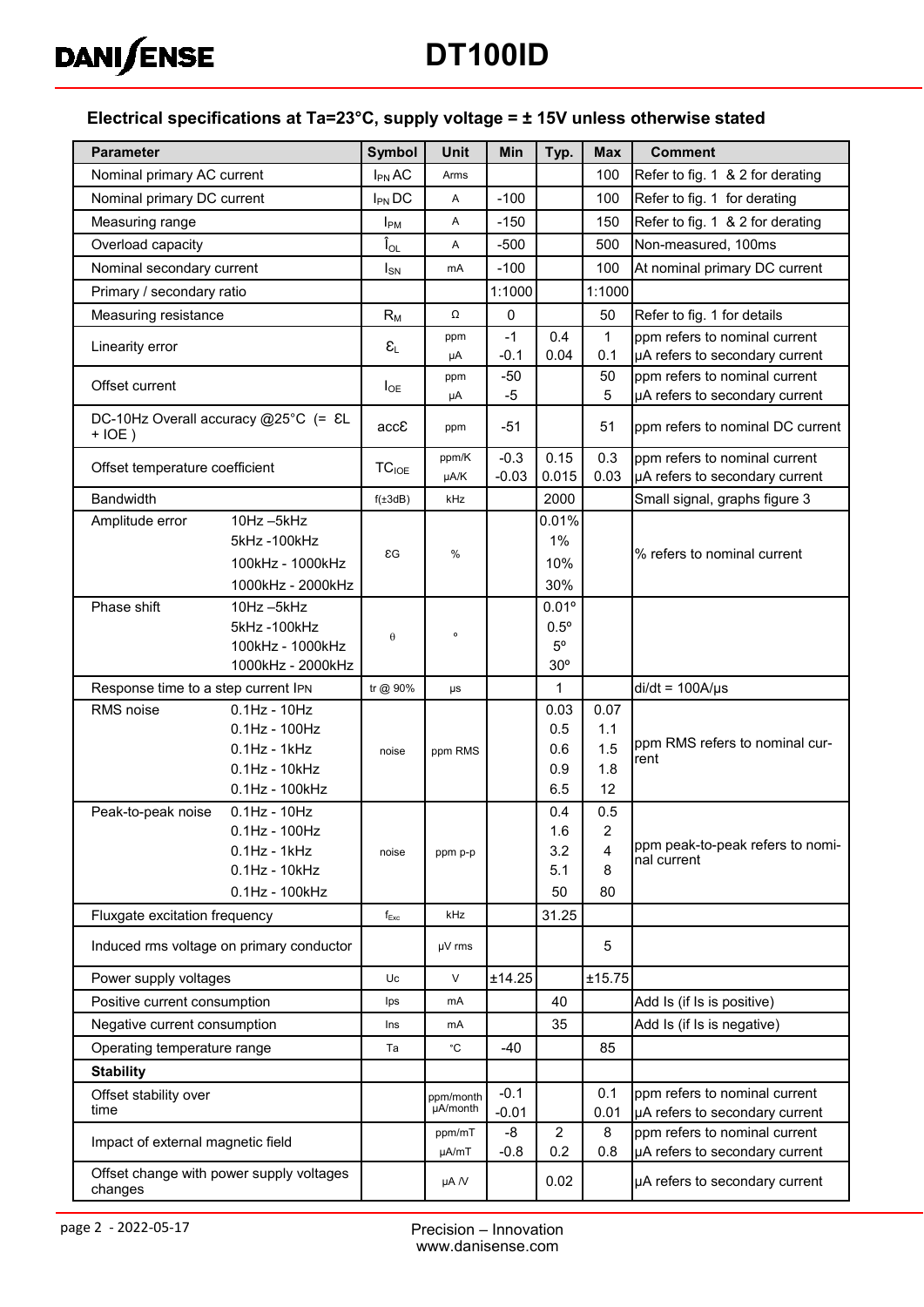# **DANISENSE**

### **Measurement resistor RM and ambient temperature derating (Fig. 1)**

Maximum measurement resistor vs. ambient temperatures



#### **Frequency and ambient temperature derating (Fig. 2)**



Maximum primary current  $A_{rms}$ 

## **Frequency characteristics (Fig. 3)**

#### Typical Amplitude / Phase response

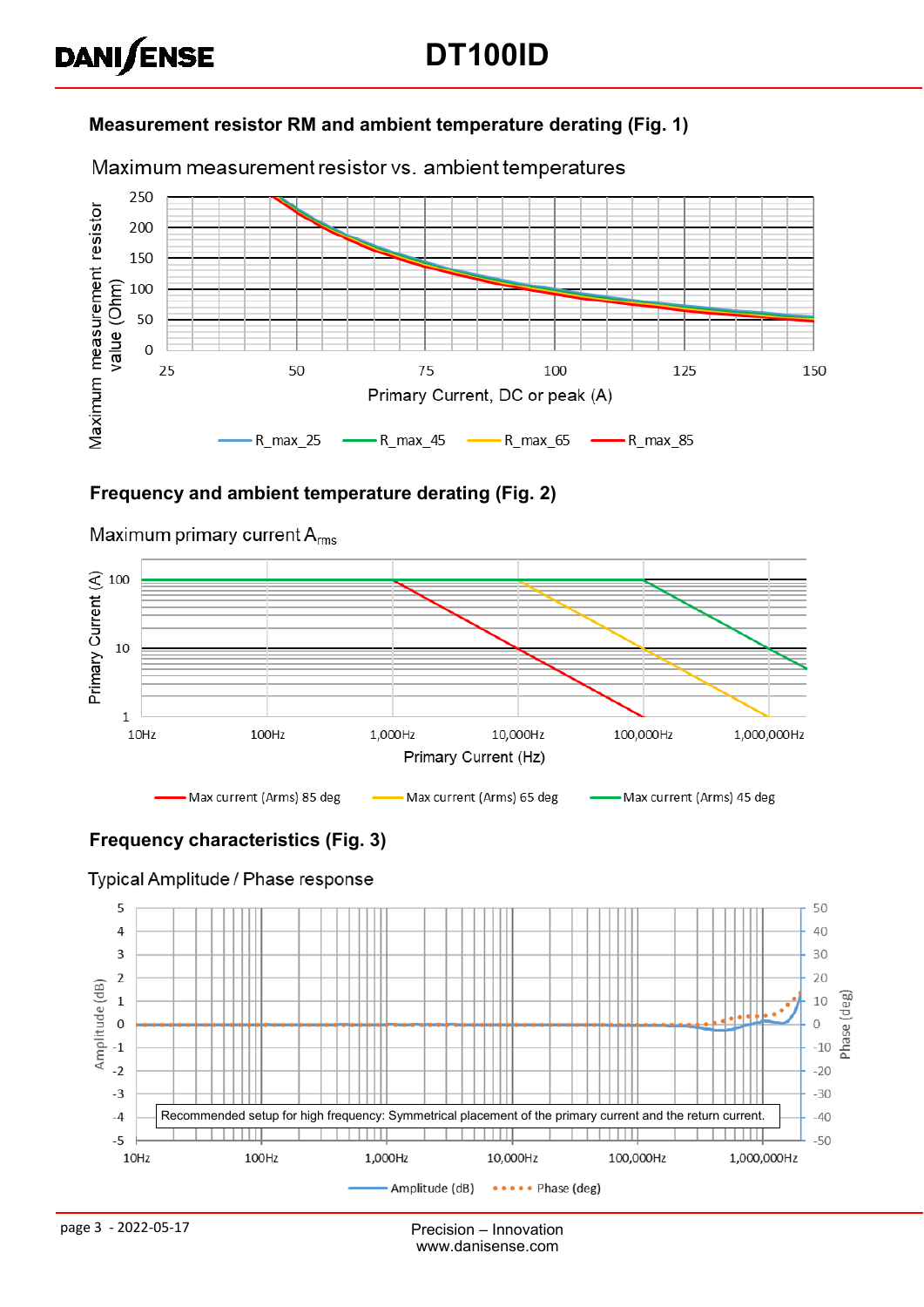

# **Isolation specifications**

| <b>Parameter</b>                                                                                                                                  | <b>Unit</b> | Value      |
|---------------------------------------------------------------------------------------------------------------------------------------------------|-------------|------------|
| Clearance                                                                                                                                         | mm          | 11.5       |
| Creepage distance                                                                                                                                 | mm          | 11.5       |
| Rms voltage for AC isolation test, 50/60 Hz, 1 min<br>- Between primary and (secondary and shield)<br>- Between secondary and shield              | kV          | 5.7<br>0.2 |
| Impulse withstand voltage (1.2/50us)                                                                                                              | kV          | 10.4       |
| Rated rms isolation voltage<br>reinforced isolation, overvoltage category III, Pollution degree 2<br>according to<br>$-$ IEC 61010-1<br>- EN50780 | $\vee$      | 300<br>600 |

## **Absolute maximum ratings**

| <b>Parameter</b> | Unit | <b>Max</b> | <b>Comment</b> |
|------------------|------|------------|----------------|
| Primary          | A    | 500        | Maximum 100ms  |
| Power supply     |      | ±16.5      |                |

### **Environmental and mechanical characteristics**

| <b>Parameter</b>                         | <b>Unit</b>                                                           | <b>Min</b> | <b>Typ</b> | <b>Max</b>    | <b>Comment</b>                 |  |
|------------------------------------------|-----------------------------------------------------------------------|------------|------------|---------------|--------------------------------|--|
| Altitude                                 | m                                                                     |            |            | 2000          |                                |  |
| Usage                                    |                                                                       |            |            |               | Designed for indoor use        |  |
| Transient voltages                       |                                                                       |            |            |               | Up to overvoltage category III |  |
| <b>Polution Degree</b>                   |                                                                       |            |            | $\mathcal{P}$ |                                |  |
| Ambient operating tempera-<br>ture range | $^{\circ}$ C                                                          | -40        |            | 85            |                                |  |
| Storage temperature range                | $^{\circ}$ C                                                          | $-40$      |            | 85            |                                |  |
| Relative humidity                        | $\frac{0}{0}$                                                         | 20         |            | 80            | Non-condensing                 |  |
| Mass                                     | kg                                                                    |            | 0.15       |               |                                |  |
| Connections                              | Power supplies: D-SUB 9 pins male                                     |            |            |               |                                |  |
| <b>Standards</b>                         | IEC61010-2-30<br><b>IEC61326-1 EMC</b><br>IEC61010-1:2010 3rd Edition |            |            |               |                                |  |